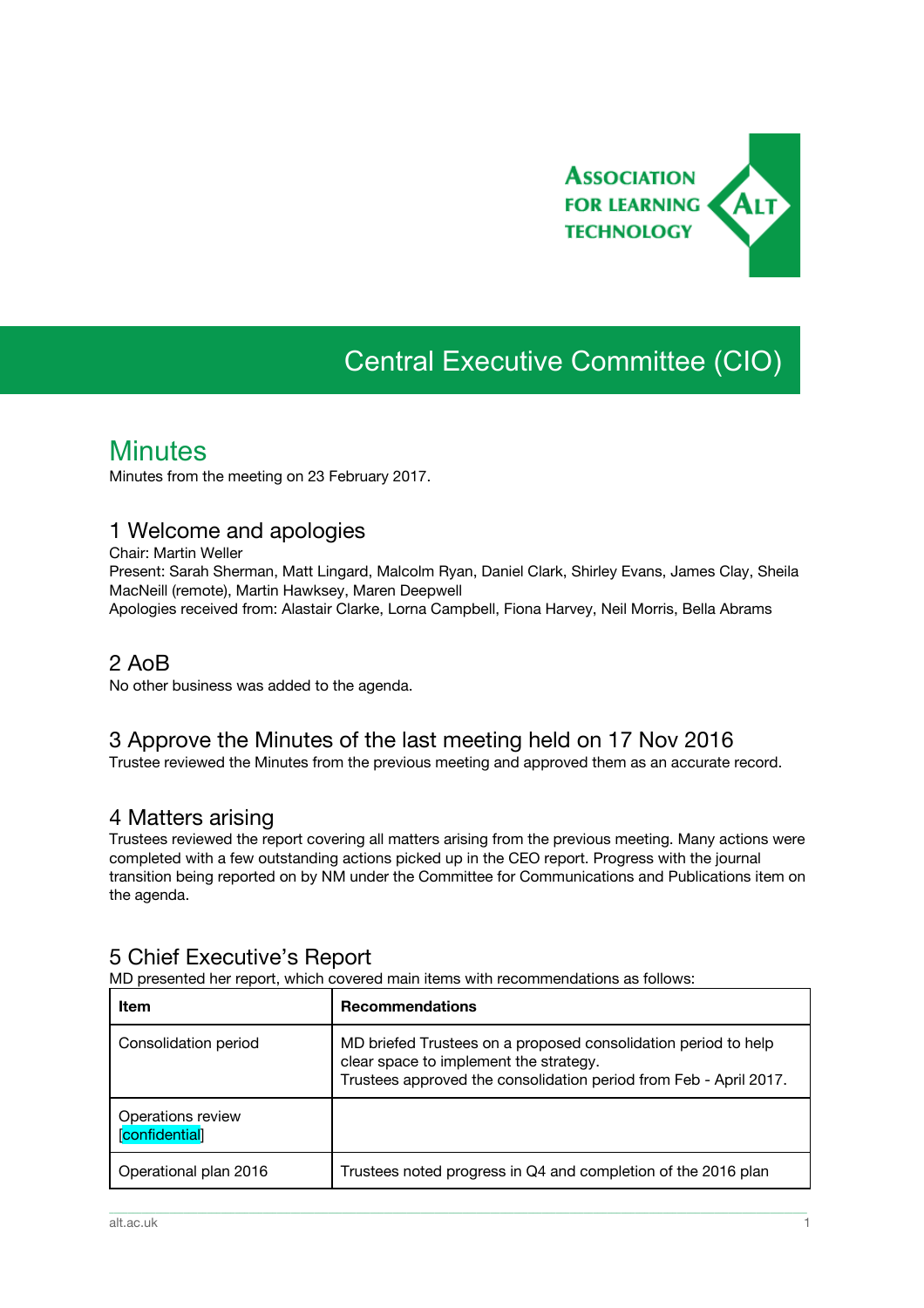|                                                                       | overall.                                                                                                                                                                                                                                                                                                                                                                                                                                                                                                                                                           |
|-----------------------------------------------------------------------|--------------------------------------------------------------------------------------------------------------------------------------------------------------------------------------------------------------------------------------------------------------------------------------------------------------------------------------------------------------------------------------------------------------------------------------------------------------------------------------------------------------------------------------------------------------------|
| Operational plan 2017                                                 | Trustees approved the 2017 plan.                                                                                                                                                                                                                                                                                                                                                                                                                                                                                                                                   |
| Risk management                                                       | Two items highlighted. Journal transition is now critical and there is<br>a specific report covering this. As an emergency measure to<br>mitigate risks submissions to the journal have been suspended.<br>More risks are being actively managed. In part because we are at<br>the start of the year. In the wider context there are increasing risks<br>but these are being mitigated against as far as possible.<br>Trustees formally noted the updated risk register and the actions<br>taken to mitigate the risks identified in particular in relation to the |
|                                                                       | journal's publication.                                                                                                                                                                                                                                                                                                                                                                                                                                                                                                                                             |
| Recruitment and staffing                                              | MD provided an overview to Trustees of current staffing structure<br>and recent adjustments. ML enquired if increases were imposed or<br>asked for by staff. MD highlighted that this was very much a desire<br>for staff to work at a higher post fraction. MD noted that recruitment<br>of OER17 officer has been very successful and generated wider<br>interest for it and future posts from high calibre candidates.<br>Trustees approved the updated staffing structure and formally note<br>the actions taken to cover the Events & General Manager role.   |
| Consultation on the second<br><b>Research Excellence</b><br>Framework | Jane Seale and John Traxler have expressed an interest in<br>providing input. MW agreed to provide high level input and MD will<br>circulate request for one more volunteer.<br>Action: MD to circulate request for volunteer.                                                                                                                                                                                                                                                                                                                                     |
| Applications to the Doug<br>Gowan Memorial Fund                       | Doug Gowan Memorial Fund noted as a great showcase for the<br>Association to the sector.<br>Trustees approved the extension of the fund for an additional 10<br>CMALT registrations.                                                                                                                                                                                                                                                                                                                                                                               |
| <b>HEA Workforce Development</b><br><b>Advisory Group</b>             | Trustees decided to circulate a further request to all before<br>confirming who will represent ALT on this group alongside SE                                                                                                                                                                                                                                                                                                                                                                                                                                      |
| Joint letter on good copyright<br>for education                       | Trustees decided to formally support this letter.                                                                                                                                                                                                                                                                                                                                                                                                                                                                                                                  |
| Appointment of OER18<br>Co-Chairs                                     | Trustees delegated the approval of OER18 Co-Chairs to GPC.                                                                                                                                                                                                                                                                                                                                                                                                                                                                                                         |
| Carlo Perrotta                                                        | Trustees formally thanked Carlo Perrotta for his work as Editor of<br>Research in Learning Technology.                                                                                                                                                                                                                                                                                                                                                                                                                                                             |

Other items informally discussed;

Ada College input:

Action: MD to circulate more information regarding Request for input for Ada College. MD, SM and SE noted interest in providing input.

SM highlighted that input from ALT to US LTC was a very positive development particularly regarding the influence of this committee.

JC suggested storing job descriptions that can be used as exemplars. MW wary of having what might be perceived as an ALT approved description. SM was keen that these were crowd sourced. Action: MD explore if data from ALT Digest could be used.

\_\_\_\_\_\_\_\_\_\_\_\_\_\_\_\_\_\_\_\_\_\_\_\_\_\_\_\_\_\_\_\_\_\_\_\_\_\_\_\_\_\_\_\_\_\_\_\_\_\_\_\_\_\_\_\_\_\_\_\_\_\_\_\_\_\_\_\_\_\_\_\_\_\_\_\_\_\_\_\_\_\_\_\_\_\_\_\_\_\_\_\_\_\_\_\_\_\_\_\_\_\_\_\_\_\_\_\_\_\_\_\_\_\_\_\_\_\_\_\_\_\_\_\_\_\_\_\_\_\_\_\_\_\_\_\_\_\_\_\_\_\_\_\_\_\_\_\_\_\_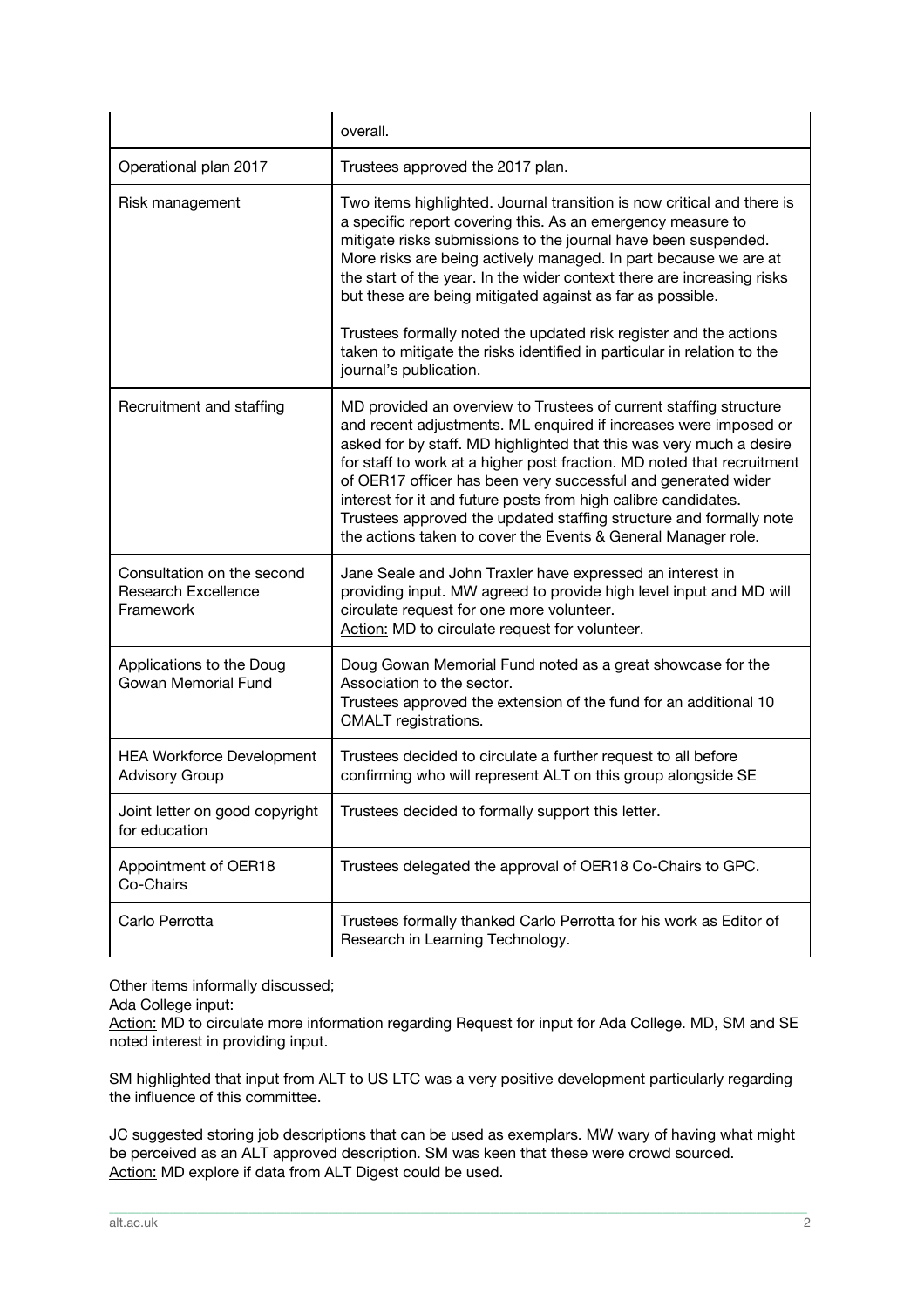# 6 Financial Report: Year end and budget 2017

DC highlighted that the preliminary outturn is in line with the forecast approved by Trustees in November and that finances are performing as planned. Trustees welcomed that ALT will end the financial year with a small deficit (£4k) which is lower than the budget set out. Conservative approach to budgeting appears to be successful and will be continued. MD noted plan was audit to be completed quickly and plan to have auditor present and next meeting June. .

Recommendation: Trustees formally noted the outturn and audit plans for 2016/17;

The financial strategy for the past three years has focused on a transition to covering all core costs with income from membership and events and becoming independent of project income. This has been achieved for the last two financial years and ALT's position has become more stable. This is a big achievement particularly as previously ALT was reliant on project income to cover staffing costs.

Tightly managed expenditure has contributed to balancing the books and in the coming strategy period our financial aims are to:

- Continue to cover core costs by operating within the income generated from membership/cmalt and events;
- Further increase how resources spent on operations contribute to strategic aims, e.g. through reviewing office/distributed operations;
- Ensure project participation continues to be limited to those activities that are strongly aligned with strategic/operational aims;
- Achieve a surplus to make a modest increase to restricted reserves over 3 years (2017-2020);
- Manage designated reserves, e.g. OER conference fund and OLP bequest in line with strategic aims;
- Review and update any policies, e.g. SIG/Member Groups policies, that have a financial component and update them as necessary.

Recommendation: Trustees approved the budget and financial aims for the 2017/18 financial year.

# 7 Events Report incl Annual Conference

Trustees welcomed the report which focused on the evaluation of the 2016 Online Winter Conference and included progress updates on the OER17 conference in April and this year's Annual Conference in Liverpool in September.

Feedback from the online conference was very positive with increased participation and registrations in comparison with the previous year. MD highlighted Online Conference continues to be a success for the Association in a number of ways including generating interest in membership (individual and org.). JC congratulated the ALT team on hosting this event. MR suggested that the fact the event is designed as a sandbox should be highlighted and used to promote the event.

Trustees also noted progress for the other upcoming events including the programme for the OER17 conference and progress made in preparing for ALT's first Annual Conference in Liverpool.

## 8 Innovation, Community & Technology Report

MH presented the report to Trustees, starting with innovation in the submissions for the Winter Conference. MH led on a new development using ALT's existing CRM. Trustees welcomed this example of internal development of ALT's systems. The report also covered introduction of branded HTML emails and automation of a number of membership workflows. MH highlighted the increased engagement of the staff team in using the systems and taking ownership of developing new workflows. MH commented on the positive impact this has on the productivity of the staff team across all areas. Trustees further commended the working culture leading to less administration being done by individual tools and for all staff to take a more active interest in the technology we use and the way in which it is used.

\_\_\_\_\_\_\_\_\_\_\_\_\_\_\_\_\_\_\_\_\_\_\_\_\_\_\_\_\_\_\_\_\_\_\_\_\_\_\_\_\_\_\_\_\_\_\_\_\_\_\_\_\_\_\_\_\_\_\_\_\_\_\_\_\_\_\_\_\_\_\_\_\_\_\_\_\_\_\_\_\_\_\_\_\_\_\_\_\_\_\_\_\_\_\_\_\_\_\_\_\_\_\_\_\_\_\_\_\_\_\_\_\_\_\_\_\_\_\_\_\_\_\_\_\_\_\_\_\_\_\_\_\_\_\_\_\_\_\_\_\_\_\_\_\_\_\_\_\_\_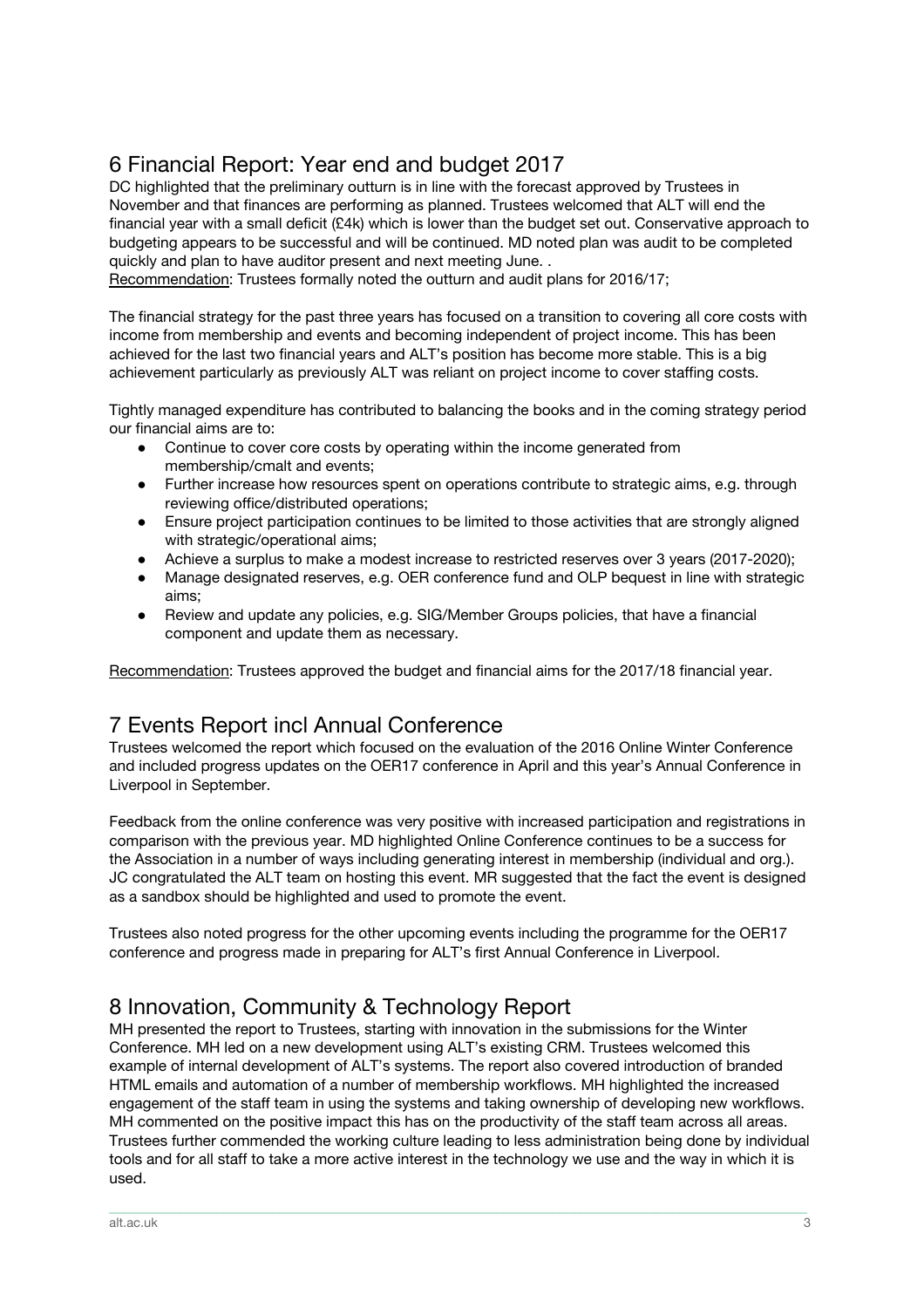# 9 Operational Committees:

#### Communications and Publications

Trustees noted the MInutes from the Committee's recent meeting. Following the Committee's' recommendation Trustees approved the new website policy for implementation and further highlighted work with the blog.

Trustees then discussed a report from NM and MD on the journal transition, having noted earlier that submissions to the journal had to be suspended following severe problems during the transition from Co-Action to Taylor & Francis earlier in the year. Trustees expressed their thanks to all Editors and staff who have had to cope with numerous problems and increased workload. Trustees also discussed the approach taken by NM and MD to mitigate the risks involved and try to limit the problems encountered by readers, authors, reviewed and editors. Urgent communication with the new publisher is ongoing and serious concerns have been noted in the face of the problems encountered, Action: The new web policy to be implemented with minor amendments

Action: MD and NM to continue managing the journal and publisher liaison.

#### Further Education + cross sector engagement

BA chaired this meeting as part of the handover of the Chair role. JC highlighted encouraging signs with the Association engaging with the wider sector, including Geoff Rebeck's work in the FELTAG SIG webinar series and the Doug Gowan fund.

SE suggested approaching CMALT candidates to submit conference proposals based on their portfolios. The Committee is keen to explore a separate announcement for conference submissions that is tailored for FE and Skills sector.

#### Membership Development

SS presented the report from the meeting, which focused on year end membership figures for recruitment and retention (in high 90%). For the first time in three years organisational membership has grown. Membership fees were discussed at the committee. Noted that monitoring Jisc banding particularly for FE colleges.

#### Recommendations:

Trustees noted strong progress in membership recruitment and retention. Trustees approved the freezing of organisational membership fees for the current year. Trustees approved the freezing of individual membership fees for the current year. The committee recommends that Trustees approve the formal constitution of the new ALT Southern Region Members Group. Trustees approved this new group.

## 10 New Strategy 2017-2020 and Survey Report

Trustees reflected together on the consultation period leading to the launch of the new Strategy and the collaborative approach to building a shared vision led by Members. Individual Trustees commented positively on the final strategy which will be launched in a range of formats including visuals and presentation slides. Setting out a bold vision for the next three years Trustees are looking forward to sharing the strategy with the wider Membership and promoting it at upcoming events and through their networks.

Recommendation: The new Strategy for 2017-2020 was approved by Trustees for launch next week.

The Survey Report and the data from this annual survey, presented by MH, was approved by Trustees for publication. MH drew out the highlights of the report from the executive summary and Trustees reflected together on the positive outcome from the consultation period and the collaborative effort to create the new strategy.

\_\_\_\_\_\_\_\_\_\_\_\_\_\_\_\_\_\_\_\_\_\_\_\_\_\_\_\_\_\_\_\_\_\_\_\_\_\_\_\_\_\_\_\_\_\_\_\_\_\_\_\_\_\_\_\_\_\_\_\_\_\_\_\_\_\_\_\_\_\_\_\_\_\_\_\_\_\_\_\_\_\_\_\_\_\_\_\_\_\_\_\_\_\_\_\_\_\_\_\_\_\_\_\_\_\_\_\_\_\_\_\_\_\_\_\_\_\_\_\_\_\_\_\_\_\_\_\_\_\_\_\_\_\_\_\_\_\_\_\_\_\_\_\_\_\_\_\_\_\_

Recommendation: The Survey Report and data was approved by Trustees for publication.